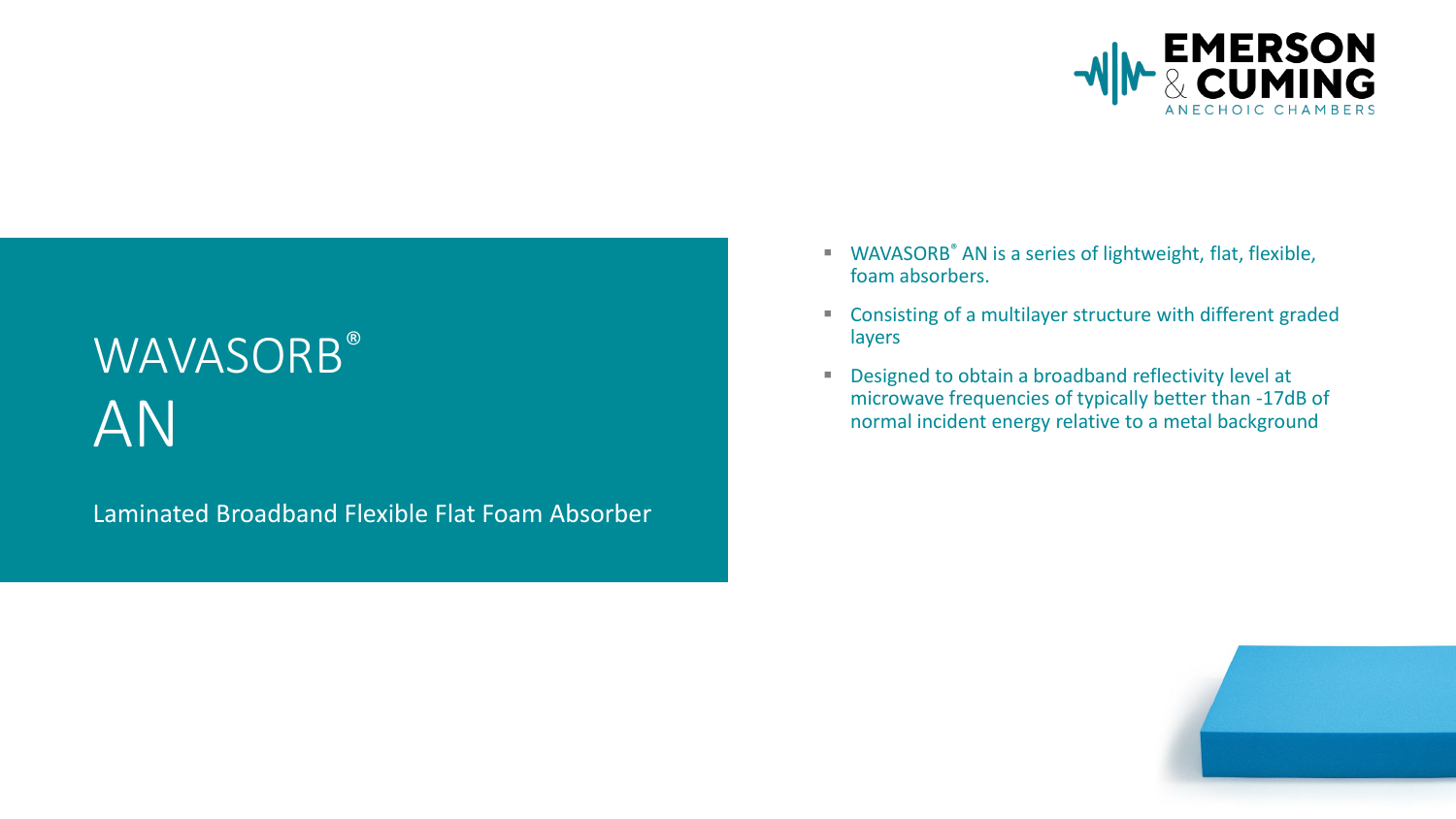

## WAVASORB® AN

### **Installation Methods Applications**

WAVASORB<sup>®</sup> AN is bonded to metallic surfaces using WAVASORB® Adhesive 13111. For easy exchange, modular installation techniques are available using Velcro fasteners

to achieve perfect geometry and alignment compatibility with any type of shielding.

It can be easily cut on a band saw, with scissors, or a sharp knife

Slicing off part of the thickness will degrade the overall performance

Not intend for outdoor use as humidity will reduce its RF-performance and lifetime

Following types of protection with different colours are available:

- Standard PU Painting
- Protected with a special coated fabric for semioutdoor applications
- Sealed using a specific PVC fabric for use in harsh environment

- Lining of the inside of small test boxes to reduce reflection
- Around antennas for reducing the crosstalk between adjacent antennas
- To improve the antenna patterns and back- and sidelobes
- Reduction of radar cross section from masts and other metal structures

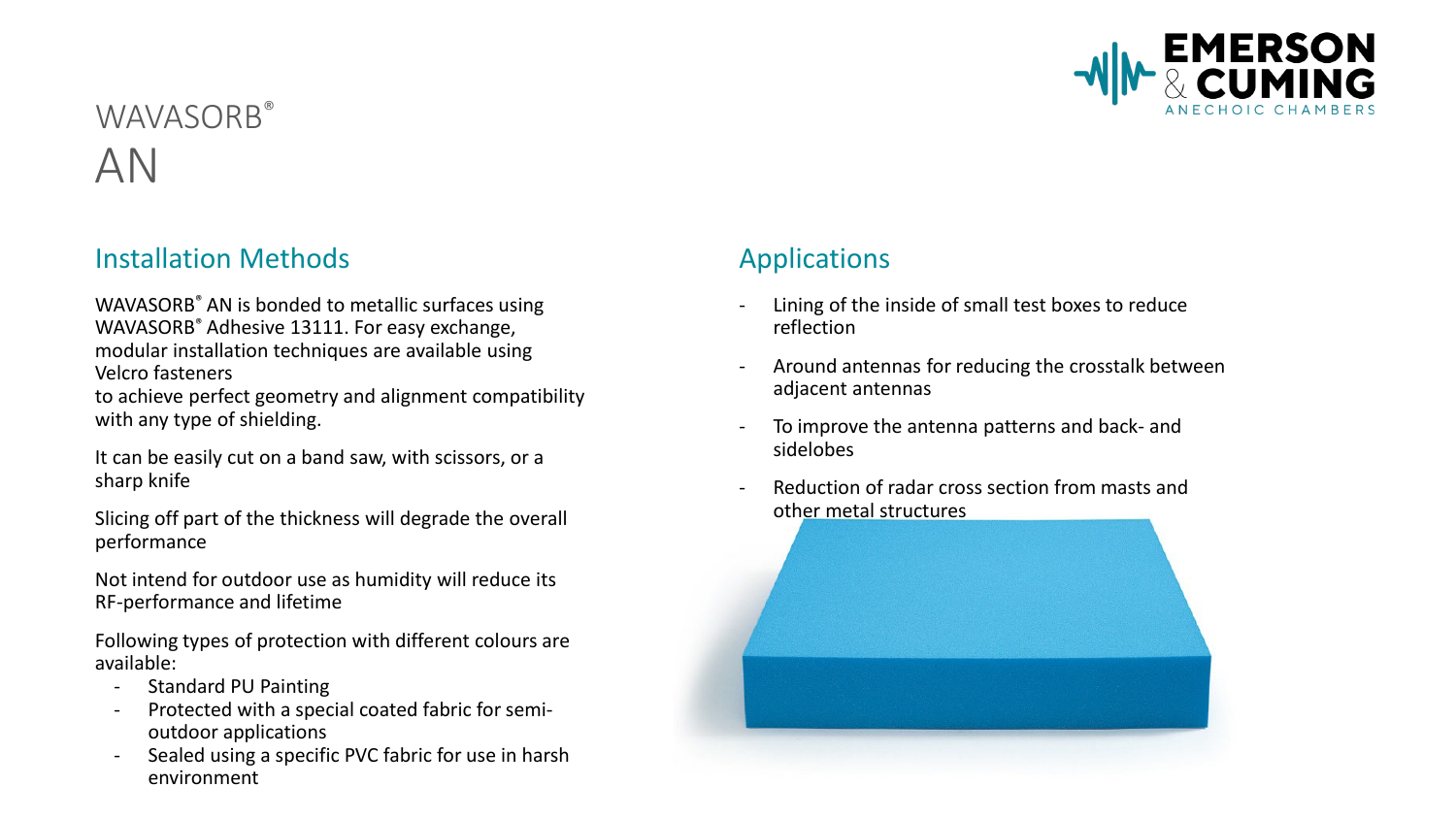

## WAVASORB® AN

| <b>Standard Color</b>         | <b>Blue</b><br>(contrast colors available on request) |
|-------------------------------|-------------------------------------------------------|
| <b>Operation Temperature</b>  | +5°C to +35°C                                         |
| <b>Frequency Range</b>        | Starting from 800 MHz                                 |
| <b>Typical Power Handling</b> | $0.15$ W/cm <sup>2</sup>                              |
| <b>Quality Control</b>        | <b>IEEE Standard 1128</b><br><b>ISO 9001</b>          |

### Characteristics **Physical & Electromagnetic Properties**

|                             | Thickness (cm) | Nominal Weight (kg) | Reflectivity Level (dB) |
|-----------------------------|----------------|---------------------|-------------------------|
| WAVASORB® AN-72             | 0.6            | 0.25                | $-17$ dB @ 20 GHz       |
| WAVASORB <sup>®</sup> AN-73 | 1.0            | 0.40                | -17 dB @ 7.5 GHz        |
| WAVASORB® AN-74             | 1.9            | 0.70                | -17 dB @ 3.5 GHz        |
| WAVASORB® AN-75             | 2.9            | 0.80                | -17 dB @ 2.4 GHz        |
| WAVASORB® AN-77             | 5.7            | 1.50                | -17 dB @ 1.2 GHz        |
| WAVASORB <sup>®</sup> AN-79 | 11.4           | 3.00                | $-17$ dB @ 0.8 GHz      |

Standard Footprint: 61 x 61 cm